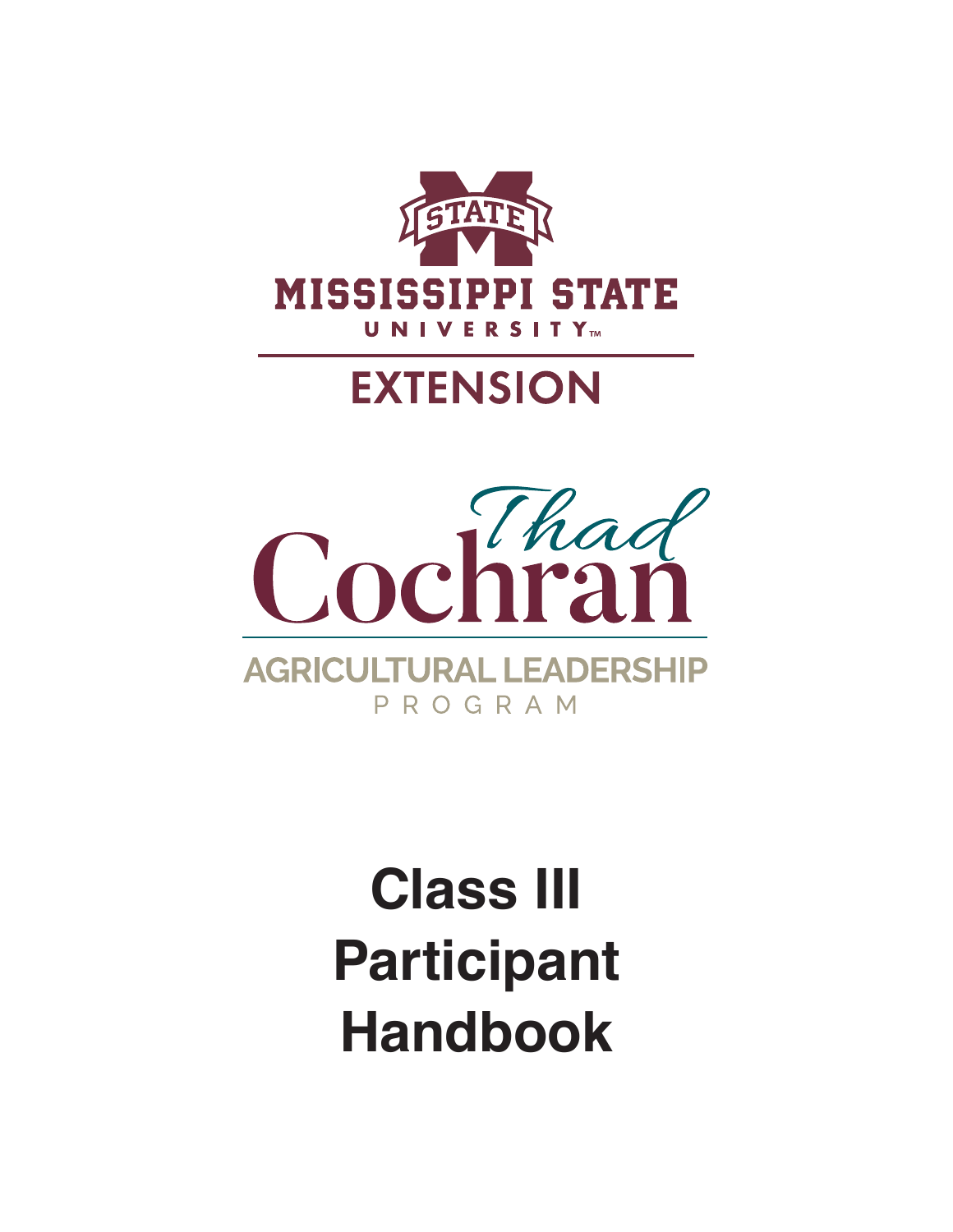### **Investors**







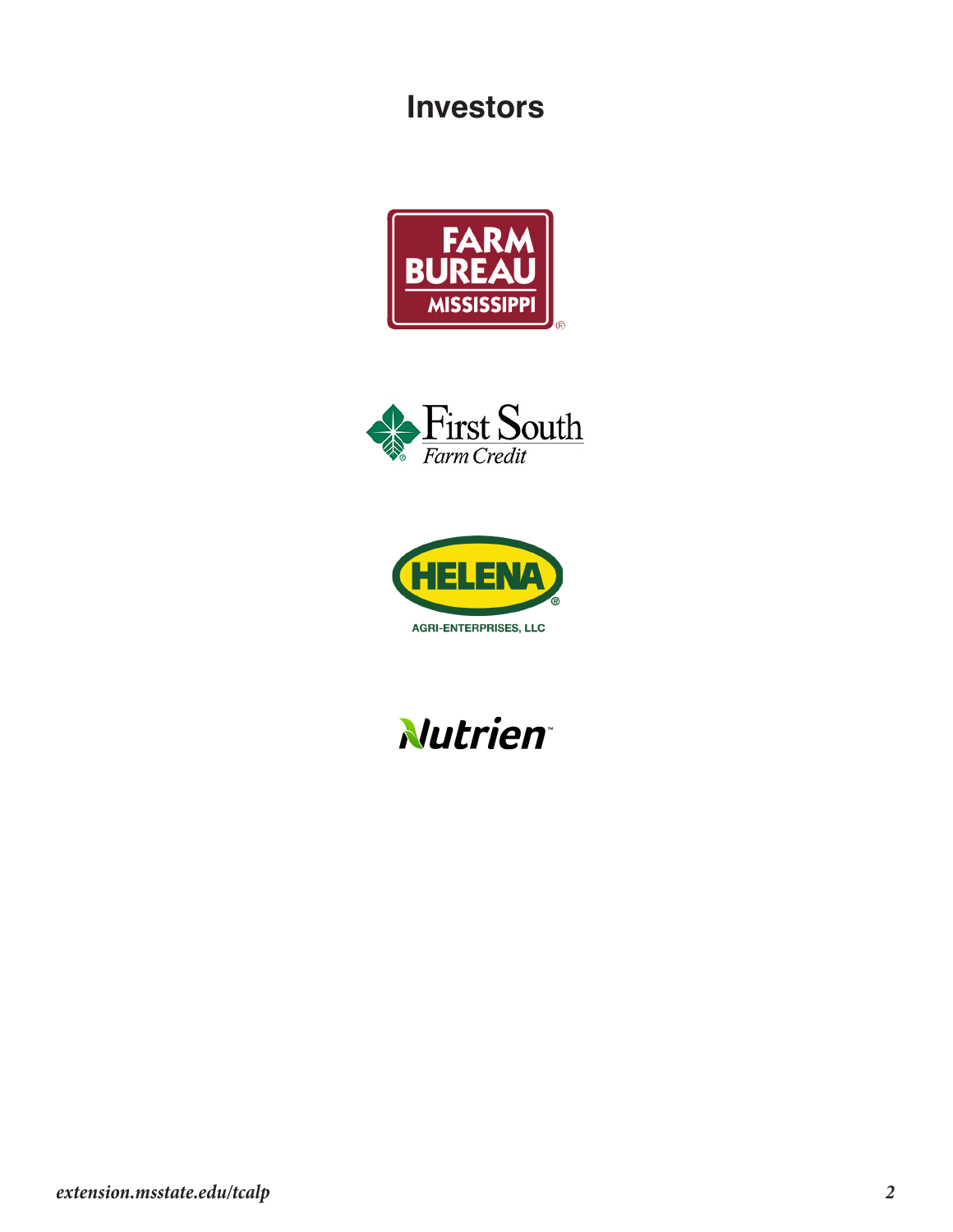#### **Thad Cochran Agricultural Leadership Program (TCALP) Contacts**

#### **Program Director**

Dr. Michael Newman

118 Lloyd-Ricks-Watson, Box 9745

Mississippi State, MS 39762

662.325.2950

michael.e.newman@msstate.edu

#### **Mississippi State University Extension Director**

Dr. Gary Jackson

190 North Bost, Box 9601

Mississippi State, MS 39762

662.325.3036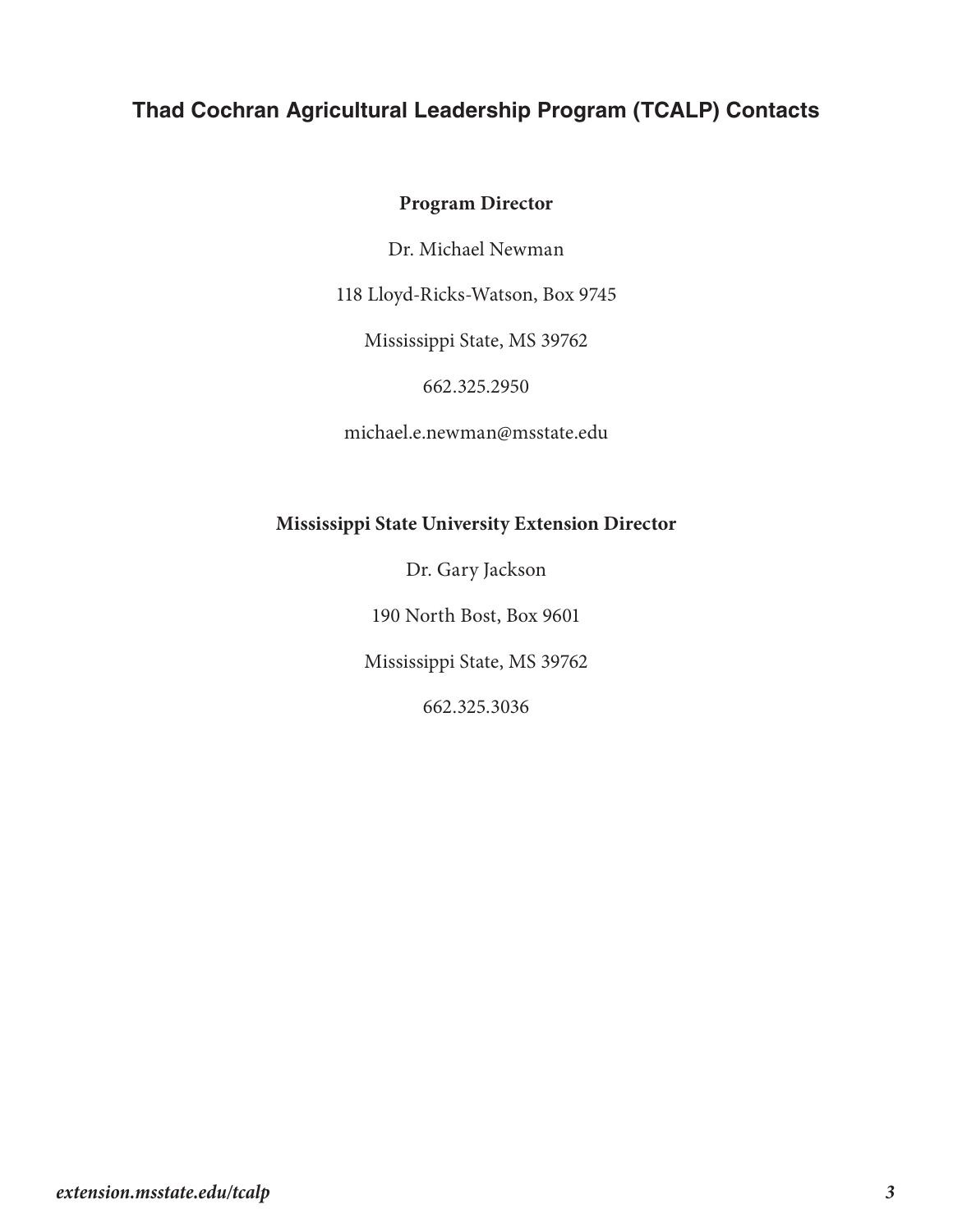### **Program Description**

The **Thad Cochran Agricultural Leadership Program (TCALP)** is the premier educational and personal development opportunity for emerging leaders in the agricultural industry in Mississippi. Through a series of rigorous seminars, class members will develop team-building skills, including collaboration and conflict management, and enhance their professionalism and communication abilities. They will gain exposure to successful and innovative businesses to improve economic literacy and community decision-making practices. They will sharpen their awareness of policymaking and legislative processes through governmental analysis and an investigation of influence. Class members will deepen their understanding of the full realm of agriculture and rural development to support vibrant communities, creating a vision for the future of Mississippi.

**TCALP** highlights the diversity and strengths of each region of Mississippi, through a series of **nine seminars** over the course of **22 months. Six seminars are held throughout the state,** focusing on the various agricultural commodities of the regions. **One seminar will take place in Washington, DC**, and emphasize agricultural policy and legislation. **Class members will enjoy travel to another state** to experience the breadth and diversity of national agricultural production. Additionally, class members will expand their global agricultural awareness through **an international experience.** Approximately 35 days of intensive instruction can be expected through the course of the 2-year experience.

Each of the seminars will contain a balance of concentrated, rigorous curriculum, challenging class members to **refine and practice their learned leadership skills**, alongside specific, **in-depth exposure to agricultural production and agribusiness** in Mississippi, the United States, and the world. In addition, class members will **expand their personal and professional network**, interacting with each other over the course the program, along with the facilitators, guest speakers, policymakers, program alumni, advisory council members, and many more.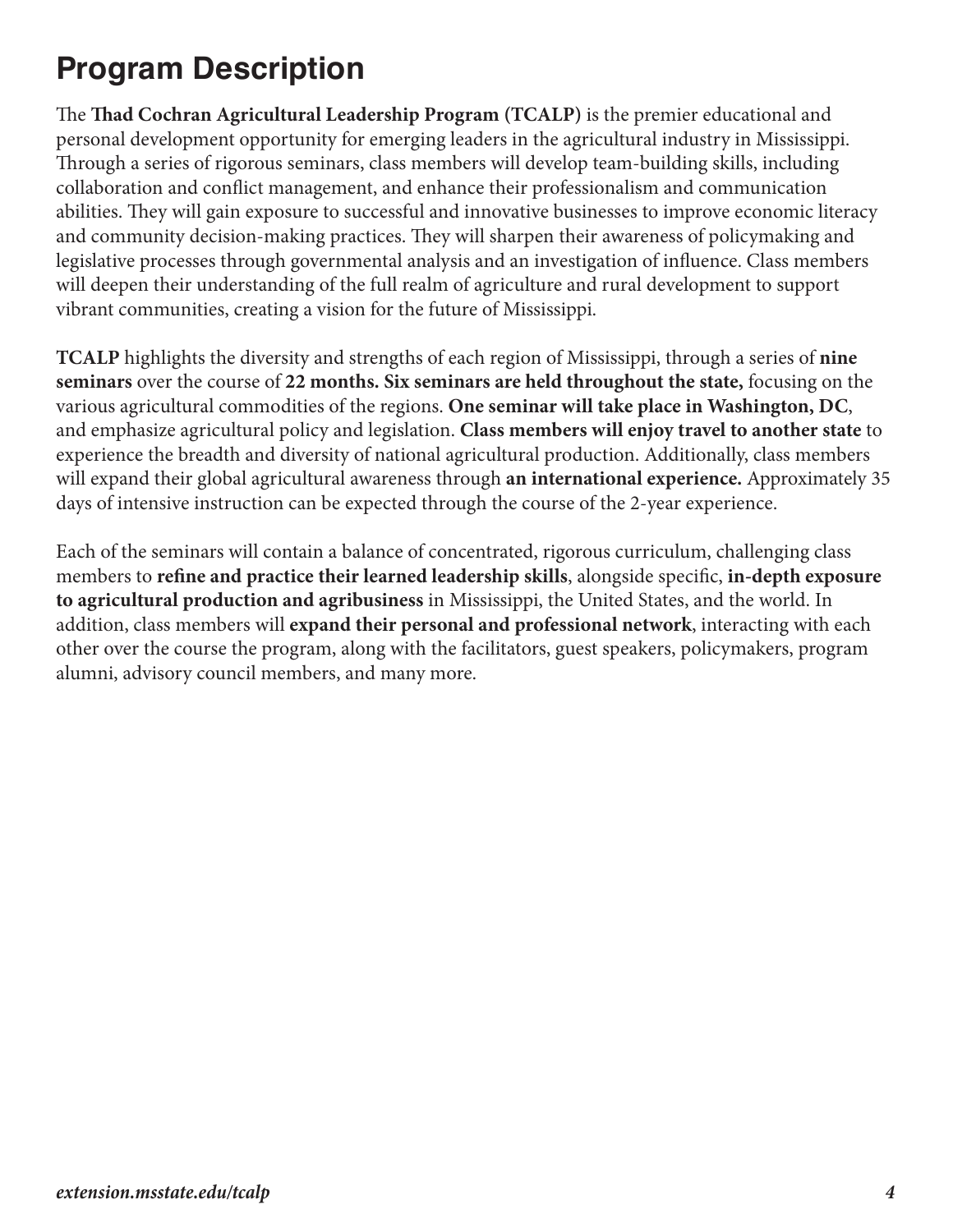### **Program Objectives**

- Prepare participants to accept leadership responsibility in agriculture, agribusiness, and rural communities.
- Enhance participants' ability to represent agriculture as effective communicators.
- Broaden understanding of major policy issues, especially issues facing agriculture and rural communities.
- Gain an understanding of the effects of globalization on agriculture and rural communities.
- Facilitate participant collaboration with other professionals serving agriculture and rural communities.
- Foster an entrepreneurial culture in rural communities that will adapt to changing markets and changing policies.
- Encourage lifelong learning and leadership development, and share those leadership skills with others.



**TCALP is the premier 2-year seminar series developing early-career leaders in agriculture and rural communities across Mississippi through rigorous instruction, personal development, and educational excursions.**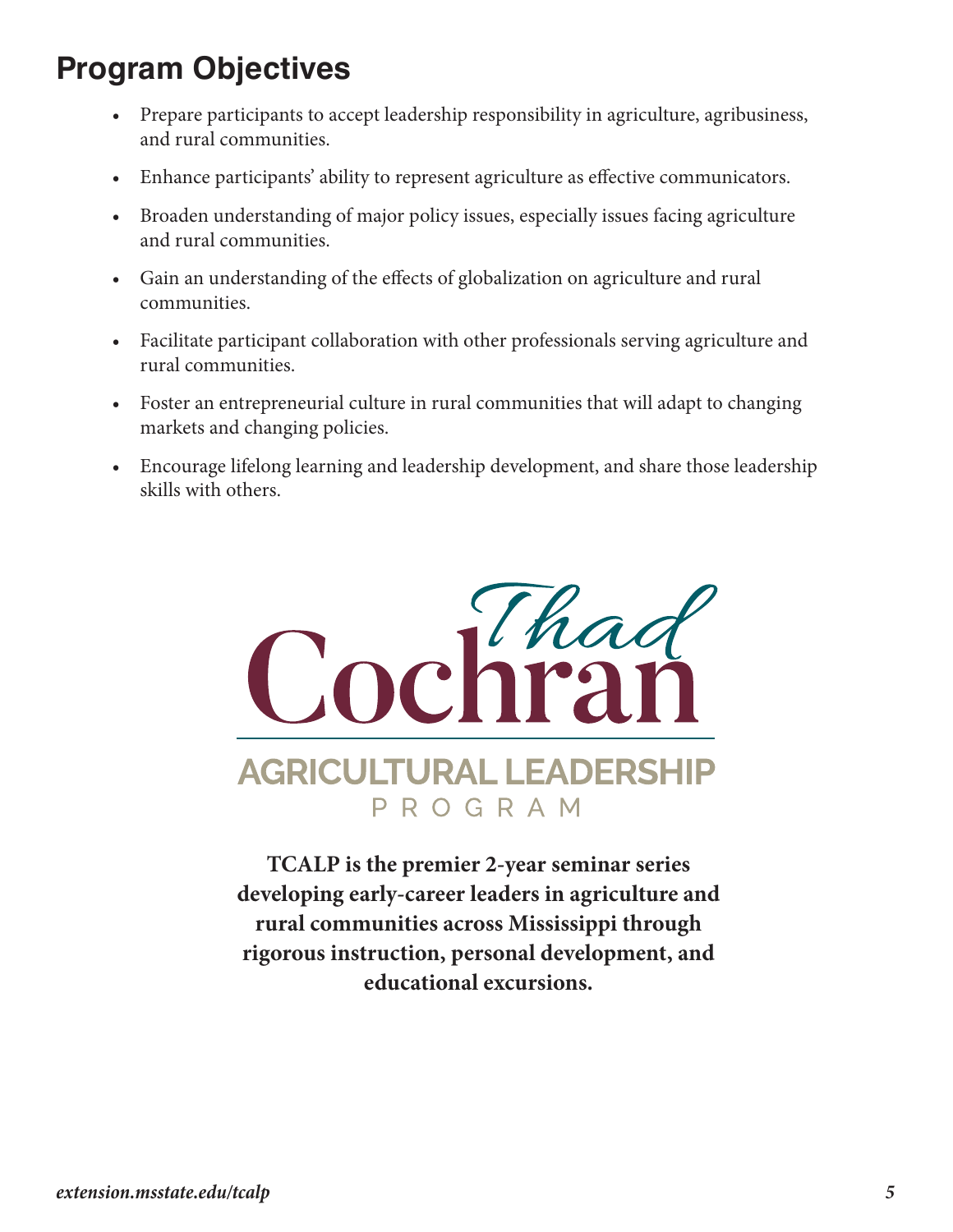### **Schedule**

#### **2022**

| May 15              | Application materials available                                                                                               |  |
|---------------------|-------------------------------------------------------------------------------------------------------------------------------|--|
| June 30             | Deadline to submit application materials                                                                                      |  |
| July                | Candidate interviews                                                                                                          |  |
| <b>Early August</b> | Class III members selected and notifications made                                                                             |  |
| October             | <b>Class III Orientation</b>                                                                                                  |  |
| November 13-15      | Seminar I<br>Orientation: Fundamentals of Leadership<br>(MSU Main Campus)                                                     |  |
| 2023                |                                                                                                                               |  |
| January 22-25       | Seminar II<br>Public Policy in Mississippi<br>(State Capitol)                                                                 |  |
| February 19-22      | Seminar III<br>Adapting to Change and Emerging Technologies<br>(Mississippi Coast)                                            |  |
| June $4-7$          | Seminar IV<br>Production and Processes: Population, Production, Consumption,<br>and Global Competition<br>(Mississippi Delta) |  |
| February (TBA)      | Seminar V<br>Federal Policy, Legislation, and Agencies<br>(Washington, DC)                                                    |  |
| 2024                |                                                                                                                               |  |
| January (TBA)       | Seminar VI<br>Out-of-State Ag Leadership/Production                                                                           |  |
| June (TBA)          | Seminar VII<br>International Policy, Trade, and Global Markets<br>(International Trip)                                        |  |
| July (TBA)          | Seminar VIII<br>Agriculture and the Community: Economic Development<br>(Starkville/Tupelo, MS)                                |  |
| October (TBA)       | Graduation<br>(MSU Main Campus)                                                                                               |  |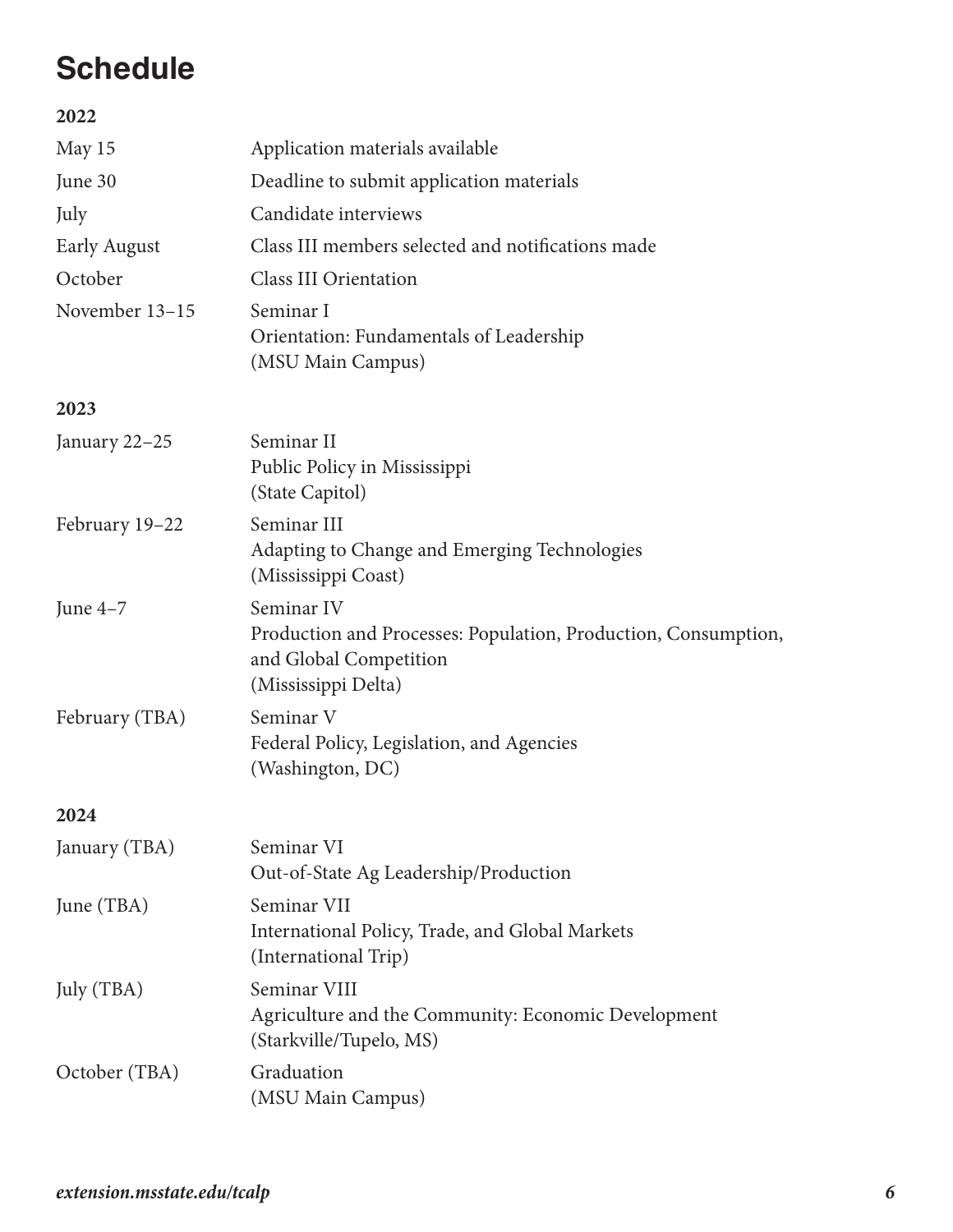### **Application/Selection Process**

**Eligibility Criteria** – Applicant must be a U.S. citizen. Applicant must be working in some part of the agribusiness community in Mississippi. This may include production agriculture or an allied industry such as equipment sales, input sales, agricultural consulting, commodity sales and marketing, banking, media, law, etc., if the work is closely related to agriculture. While there are no specific age or educational requirements, participants will be selected with consideration to their breadth, depth, and length of experience.

**Application Process** – Interested individuals will complete and submit an application packet to include:

- Participant application
- Current résumé
- Statement of interest
- Contact information for three references who can attest to the applicant's qualifications (non-family members)

### **Participant Outcomes**

Each participant will

- Become more informed on local, state, national, and global agricultural issues and the political process.
- Be equipped to assume leadership roles in the workplace or community.
- Develop a productive network of policymakers, farm group leaders, educators, and government officials.
- Be active in national, state, and local leadership positions.
- Be comfortable in educating media, urban audiences, decision‐makers, and others on issues affecting agriculture and rural communities.

### **Participant Expectations**

Participants are expected to be responsible leaders who project a positive image of themselves, TCALP, their communities, and agriculture. All participants are expected to

- Attend all seminars, study tours, and program activities.
- Be punctual for all seminars and activities.
- Be committed to learning and personal growth.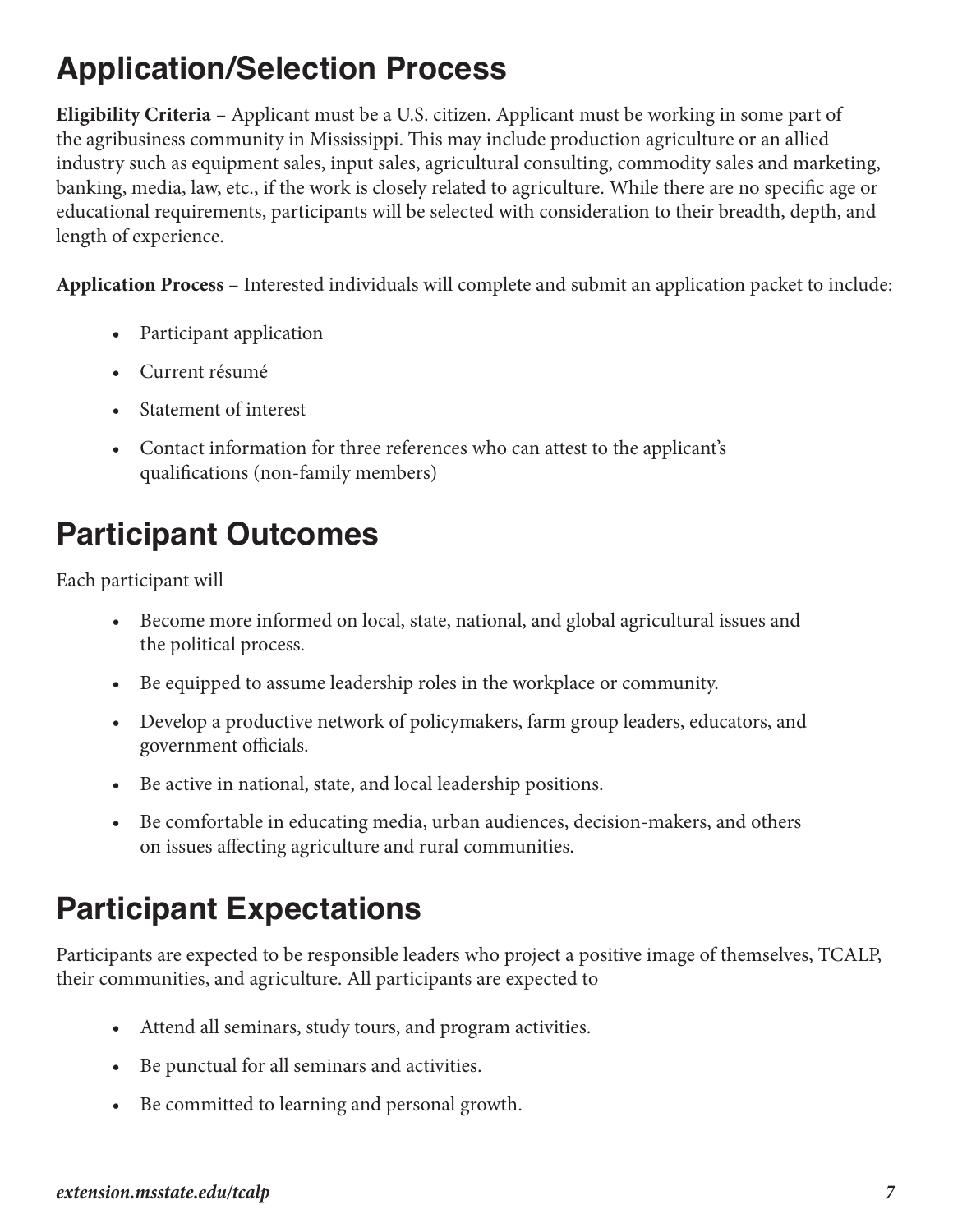- Be courteous and respectful to class members, speakers, hosts, tour guides, staff, donors, guests, alumni, and the program director.
- Interact with class members and actively participate in program activities such as assignments, presentations, learning projects, and discussion sessions.
- Moderate/preside over seminar sessions upon request by the director.
- Practice respectful listening to speakers or class members with differing ideas, beliefs, and value systems.
- Complete seminar/program evaluations.
- Send "thank you" notes to speakers and tour guides.
- Grant permission for use of one's name, photo, and description of farming/business operation for press releases and other program promotional materials.
- Actively participate in alumni activities following graduation.

### **Code of Conduct**

The following items will be reviewed and discussed by the class during the first seminar. At the second seminar, the class will select a three-member panel to assist the directors in addressing any of the following issues or other issues that affect the success/reputation of the program.

**Attendance Policy** – Applicants accepted into the program must acknowledge they expect to fully participate in the entire 35+/- days of the 2-year program. Attendance conflicts should be communicated to the program director as early as possible and should receive prior approval from the leadership program director in writing (letter or email) no later than 1 week before the seminar. Participants may be responsible for reimbursing TCALP for any expense incurred as a result of their absence, excused or unexcused. Participants with excessive absences may be subject to a continuation review with the program director and members of the TCALP advisory council. We understand that, in some cases, extenuating circumstances and emergencies may prevent ideal prior notice; therefore, the program reserves the right to evaluate each instance on a case-by-case basis, as needed.

**Alcohol Policy** – As leaders and program participants, you are representing your state, your industry, and the Thad Cochran Agricultural Leadership Program (TCALP). Consequently, excessive consumption of alcohol during any scheduled TCALP event is unacceptable and grounds for dismissal from the program without a participant fee refund. No TCALP program funds can be used to purchase alcohol, and participants are prohibited from consuming alcohol during formal seminar sessions, unless otherwise designated. A hospitality room may be available after formal seminar sessions for participants who want to consume alcohol and socialize in a responsible manner.

**Tobacco Products Policy** – Tobacco use during any indoor seminar session is prohibited. Participants are expected to abide by any and all local regulations.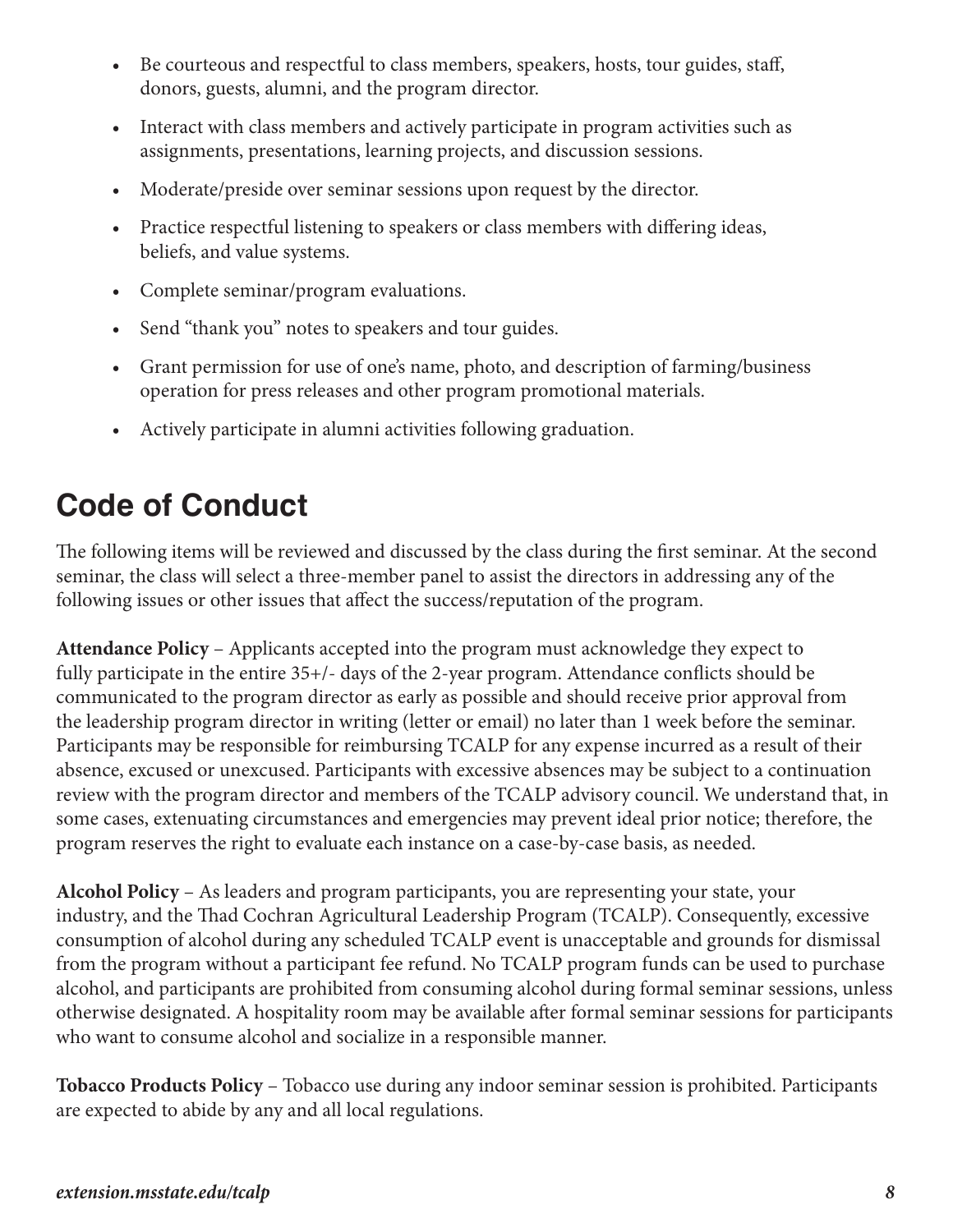**Electronic Devices** – All electronic communication devices are to be stowed out of sight and out of hearing during formal seminar sessions and study tour presentations. Laptops/tablets may be used only for program activities during seminar sessions. Participants are free to use their electronics during breaks.

**Dress Code** – Dress and appearance are part of professionalism, and TCALP participants are expected to abide by the following dress codes. Generally, business casual is required for most domestic seminar sessions. Business attire will be required for the Washington, DC, and Jackson travel seminars, while business casual will be appropriate for study tours and international travel. Jeans, athletic shoes, shorts, and caps are prohibited, unless otherwise noted on the seminar schedule.

| Business Attire | Men: coat, tie, dress shirt, dress pants, dress shoes<br>Women: dress or business suit, dress shoes                              |
|-----------------|----------------------------------------------------------------------------------------------------------------------------------|
|                 | Business Casual Men: casual slacks/khakis, collared shirt, casual shoes<br>Women: casual slacks/skirt, blouse/polo, casual shoes |

### **Funding/Participant Expenses**

**Program Expenses/Tuition** – Participants will be required to pay a tuition fee, which will be determined based on available funding, payable in two equal installments. The first installment will be due after notification of selection and before the start of the first seminar. The second installment will be due one year later. The program fee will be \$2,500 for a single participant and \$4,000 for a couple participating together. In addition to tuition expenses, participants will be responsible for in‐state transportation costs to each seminar, hotel/traveling incidentals (telephone, room service, snacks, bar, TV movies, internet use, laundry, taxis, etc.), and a few meals when a group activity is not planned. Participants will also be responsible for obtaining a passport required for international travel. TCALP will cover all materials, lodging, breaks, dining, and other costs associated with each seminar, as well as transportation costs during each seminar and study tour.

**Program Funding** – The total cost per participant is an estimated \$25,000, with additional in-kind support. Cash costs over and above the tuition paid by class members are funded by the Mississippi State University Extension Service MPAAL Fund for Excellence, program alumni, agribusinesses, farm organizations, and other generous supporters of the program. For a complete and current list of program investors, details on program funding, and ways to contribute, click on the "Investors" link at http://extension.msstate.edu/tcalp. All donations will be recognized by the program in various ways and are tax-deductible.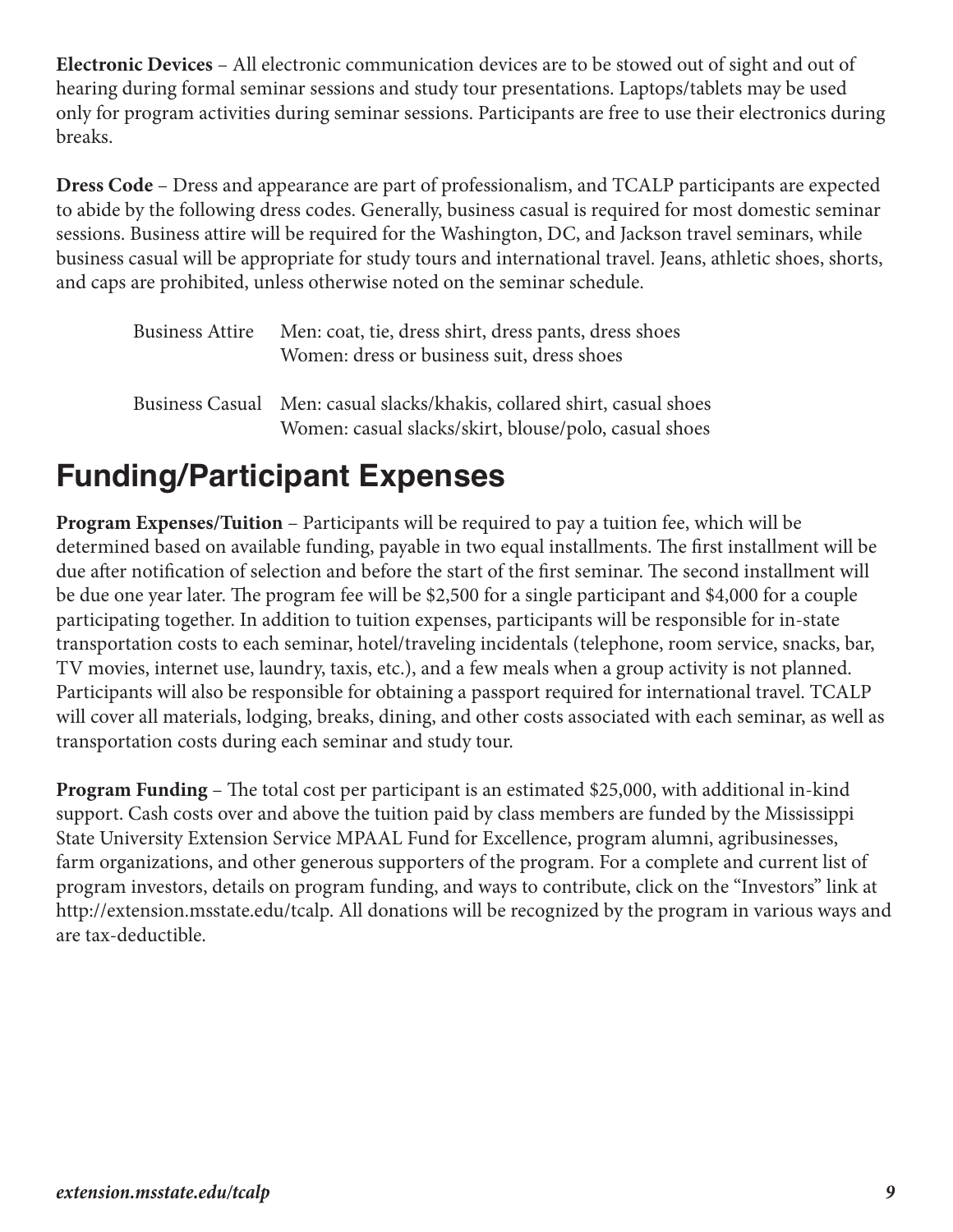### **Other Seminar Information**

**Moderator/Presider** – Each class member will serve on a rotating basis as a moderator, presiding over a seminar session. Duties will include introducing the speaker, preparing the room (setting up audio‐ visuals used by the speaker, adjusting lights and room temperature), taking photos, and facilitating questions/discussion.

**Spouses/Partners** – Spouses and domestic partners are an important part of this program and, thus, need to be knowledgeable about the program and supportive of their partners. By agreeing to their partner's participation in this program, they are making a sacrifice that, ideally, will benefit their relationship, their community, and agriculture. Partners are asked to submit a spouse/partner commitment form as part of the participant's application. Spouses/partners are encouraged to participate in the first seminar and graduation at the program's expense. Spouses/partners may participate in the out-of-state, Washington, DC, and international trips at their expense in excess of lodging. Additional family members may be invited to the graduation ceremony at their own expense.

### **Miscellaneous Information**

**Advisory Council** – An advisory council provides input to the TCALP director on the participant selection process/criteria, curriculum, seminar locations, financial oversight, and evaluation of the program. The advisory council members serve on a rotating schedule of 3 years.

| <b>TCALP Mailing Address - TCALP</b> |                             |
|--------------------------------------|-----------------------------|
|                                      | Attn: Dr. Michael Newman    |
|                                      | Box 9745                    |
|                                      | Mississippi State, MS 39762 |